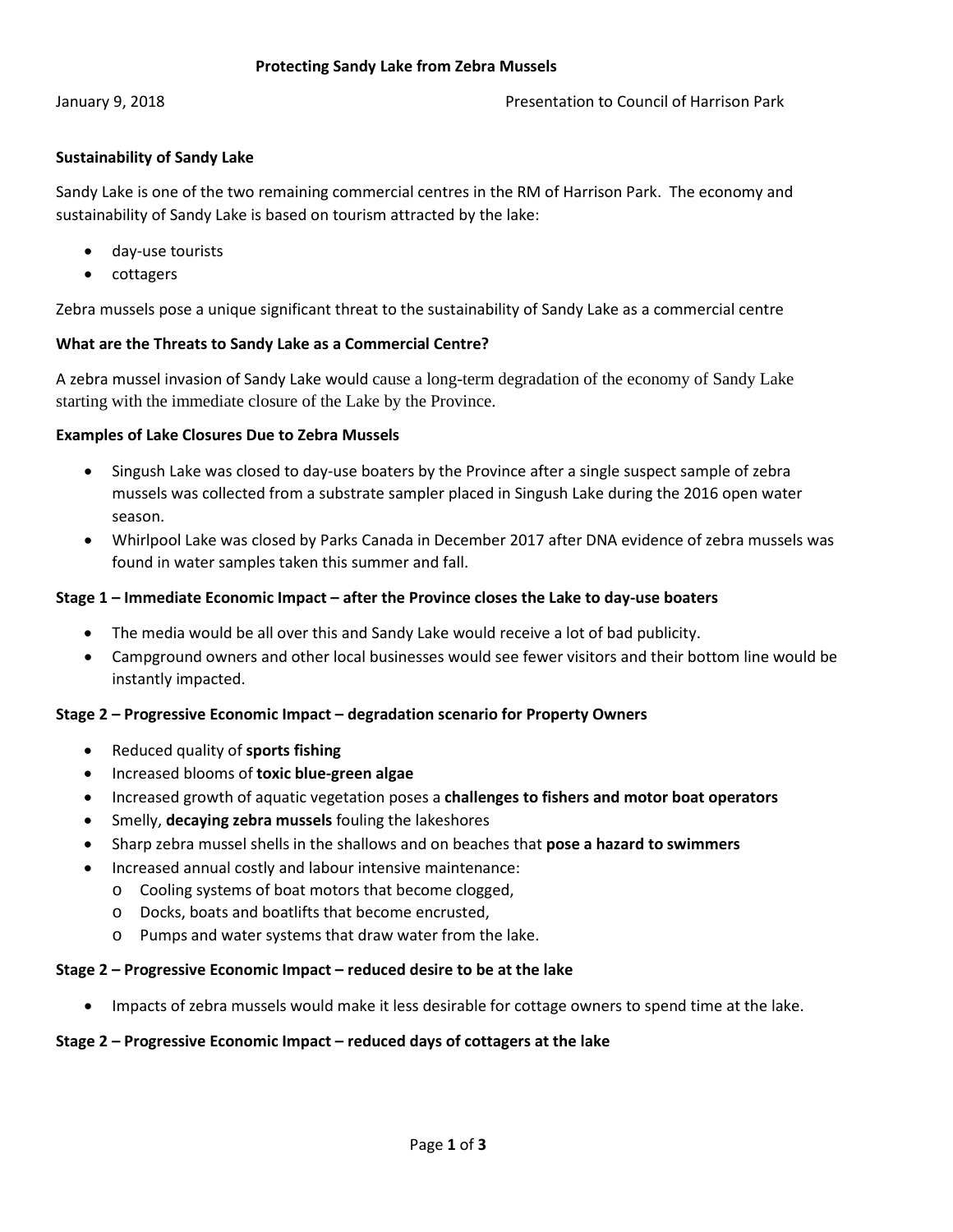### **Protecting Sandy Lake from Zebra Mussels**

### January 9, 2018 **Presentation to Council of Harrison Park** Presentation to Council of Harrison Park

- Reduced local shopping and potential business closures
- Reduced goods & services for the community and local rural area
- Eventual de-population of the community
- Reduced cottage property values

## **Impact on Municipality**

- Reduced tax base and
- Eventually, maintenance costs to unclog:
	- o Storm drain pipes and
	- o Sewer pipes

# **(If remaining tax base warrants it)**

# **An infestation of zebra mussels in Sandy Lake would be:**

- Not only, **ecologically destructive**, but
- **Economically devastating**, and
- Would **last forever**.

We need to act now while we have the chance of getting ahead of it.

**Council Resolution Passed December 12, 2017**

# **Motion 301/2017: Lloyde Ewashko – Craig Atkinson**

**WHEREAS** Administration has begun to prepare a special service area plan for aquatic invasive species, specifically for the properties in and around Sandy Lake;

**AND WHEREAS** council has reviewed the information prepared to date;

**THEREFORE BE IT RESOLVED THAT** the special service area plan for the aquatic invasive species, specifically for the properties in and around Sandy Lake, be tabled until such time as the Province of Manitoba commits to an effective AIS prevention strategy for western Manitoba.